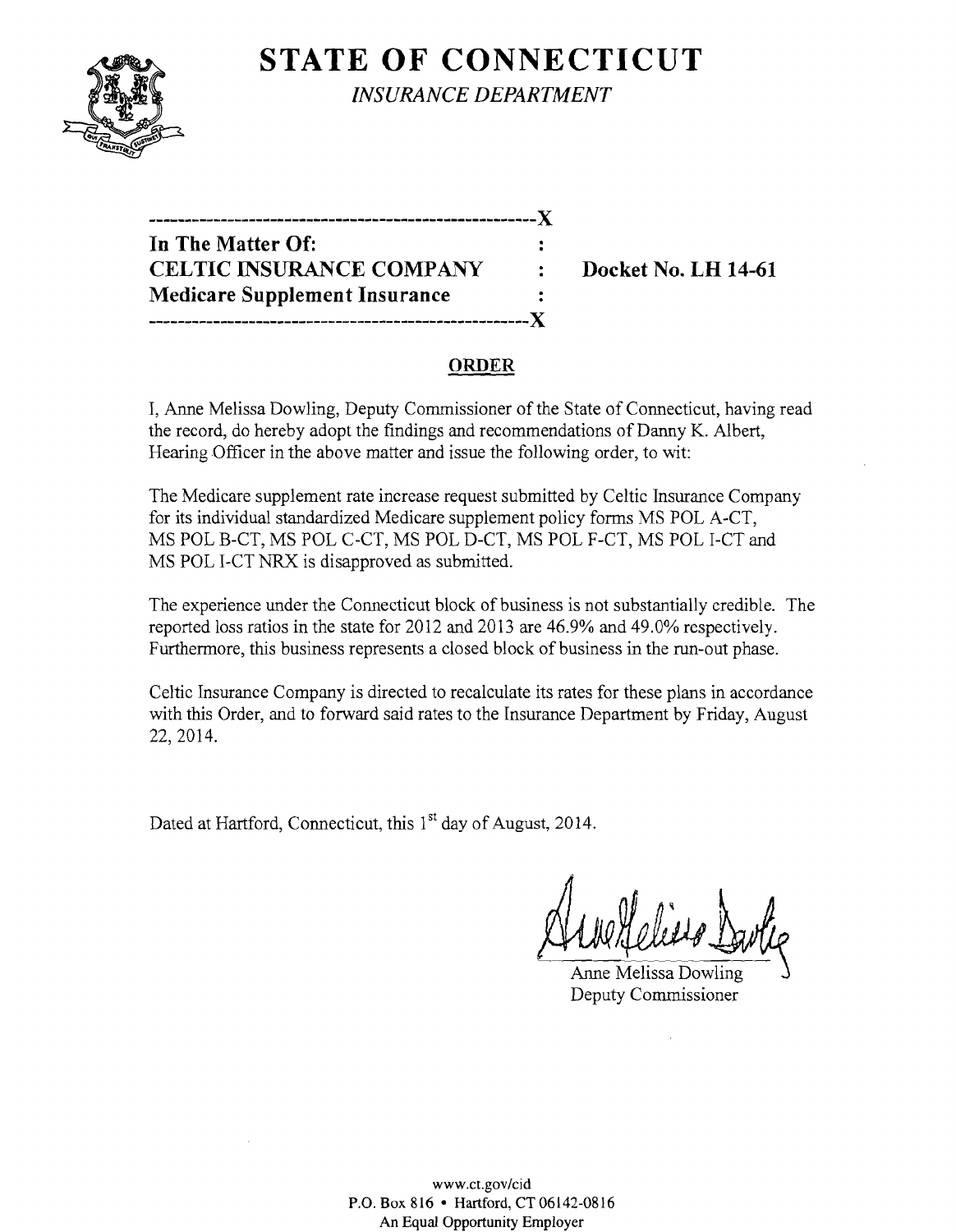**STATE OF CONNECTICUT** *INSURANCE DEPARTMENT* 

| In The Matter Of:                      |  |
|----------------------------------------|--|
| <b>CELTIC INSURANCE COMPANY:</b>       |  |
| <b>Medicare Supplement Insurance :</b> |  |
|                                        |  |

**Docket No. LH 14-61** 

# **PROPOSED FINAL DECISION**

# 1. **INTRODUCTION**

The Insurance Commissioner of the State of Connecticut is empowered to review rates charged for individual and group Medicare supplement policies sold to any resident of this State who is eligible for Medicare. The source for this regulatory authority is contained in Chapter 700c and Section 38a-495a of the Connecticut General Statutes.

After due notice a hearing was held at the Insurance Department in Hartford on July 24, 2014, to consider whether or not the rate increase requested by Celtic Insurance Company on its individual standardized Medicare supplement business should be approved.

No members from the general public attended the hearing.

No representatives from Celtic Insurance Company attended the hearing.

The hearing was conducted in accordance with the requirements of Section 38a-474, Connecticut General Statutes, the Uniform Administrative Procedures Act, Chapter 54 of the Connecticut General Statutes, and the Insurance Department Rules of Practice, Section 38a-8-1 et seq. of the Regulations of Connecticut State Agencies.

A Medicare supplement (or Medigap) policy is a private health insurance policy sold on an individual or group basis which provides benefits that are additional to the benefits provided by Medicare. For many years Medicare supplement policies have been highly regulated under both state and federal law to protect the interests of persons eligible for Medicare who depend on these policies to provide additional coverage for the costs of health care.

Effective December 1, 2005, Connecticut amended its program of standardized Medicare supplement policies in accordance with Section 38a-495a of the Connecticut General Statutes, and Sections 38a-495a-I through 38a-495a-21 of the Regulations of Connecticut Agencies. This program, which conforms to federal requirements, provides that all ' insurers offering Medicare supplement policies for sale in the state must offer the basic "core" package of benefits known as Plan A. Insurers may also offer anyone or more of eleven other plans (Plans B through N).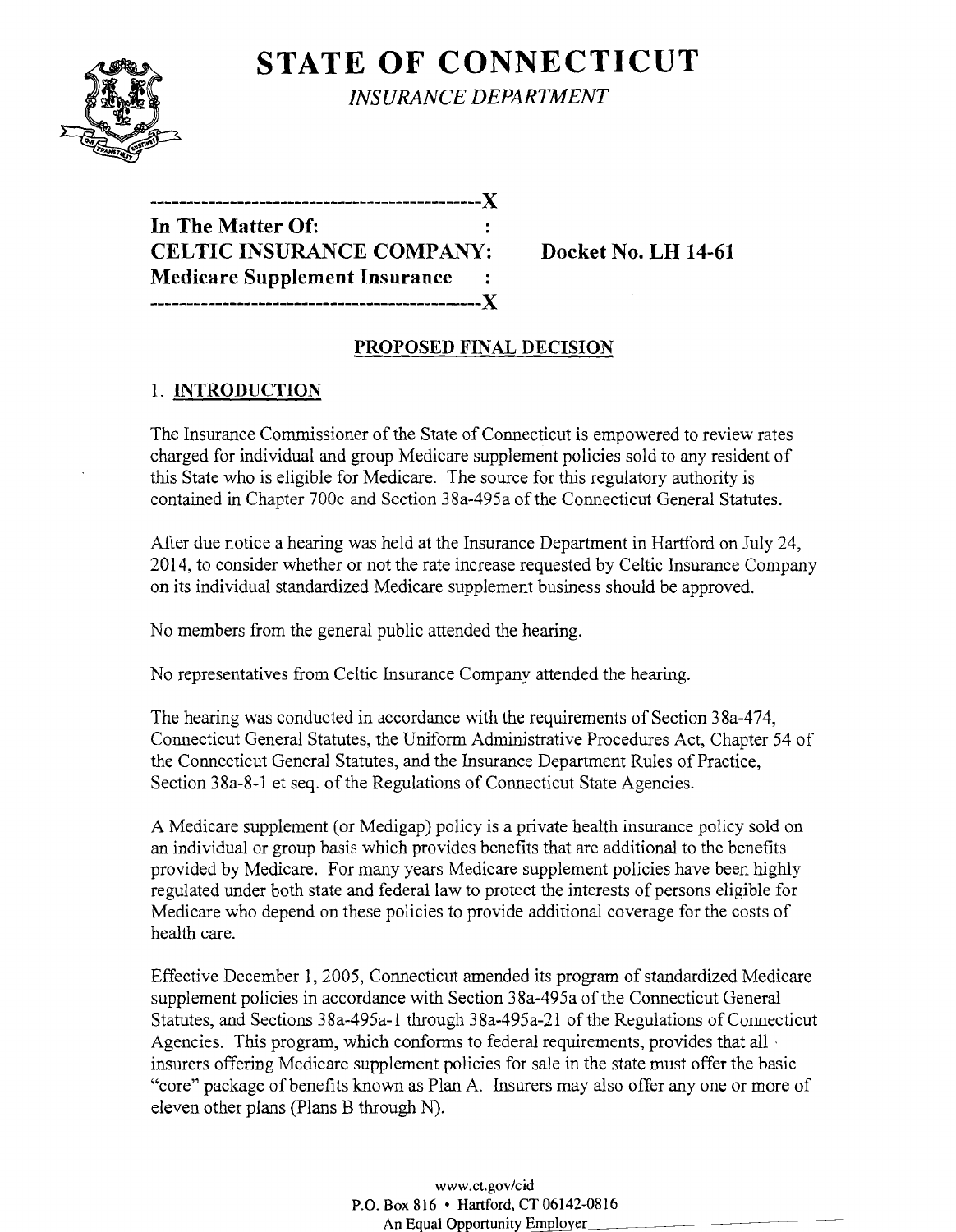Effective January 1, 2006, in accordance with Section 38a-495c of the Connecticut General Statutes (as amended by Public Act 05-20) premiums for all Medicare supplement policies in the state must use community rating. Rates for Plans A through N must be computed without regard to age, gender, previous claims history or the medical condition of any person covered by a Medicare supplement policy or certificate.

The statute provides that coverage under Plan A through N may not be denied on the basis of age, gender, previous claims history or the medical condition of any covered person. Insurers may exclude benefits for losses incurred within six months from the effective date of coverage based on a pre-existing condition.

Effective October 1,1998, carriers that offer Plan B or Plan C must make these plans as well as Plan A, available to all persons eligible for Medicare by reason of disability.

Insurers must also make the necessary arrangements to receive notice of all claims paid by Medicare for their insureds so that supplemental benefits can be computed and paid without requiring insureds to file claim forms for such benefits. This process of direct notice and automatic claims payment is commonly referred to as "piggybacking" or "crossover".

Sections 38a-495 and 38a-522 of the Connecticut General Statutes, and Section 38a-495a-lO of the Regulations of Connecticut Agencies, state that individual and group Medicare supplement policies must have anticipated loss ratios of 65% and 75%, respectively. Under Sections 38a-495-7 and 38a-495a-10 ofthe Regulations of Connecticut Agencies, filings for rate increases must demonstrate that actual and expected losses in relation to premiums meet these standards, and anticipated loss ratios for the entire future period for which the requested premiums are calculated to provide coverage must be expected to equal or exceed the appropriate loss ratio standard.

Section 38a-473 of the Connecticut General Statutes provides that no insurer may incorporate in its rates for Medicare supplement policies factors for expenses that exceed 150% of the average expense ratio for that insurer's entire written premium for all lines of health insurance for the previous calendar year.

## II. **FINDING OF FACT**

After reviewing the exhibits entered into the record of this proceeding, and utilizing the experience, technical competence and specialized knowledge of the Insurance Department, the undersigned makes the following findings of fact:

1. Celtic Life Insurance Company has requested the following rate increase on its individual standardized Medicare supplement policies for forms MS POL A-CT through D-CT, MS POL F-CT and MS POL I-CT:

|               | Proposed      |  |
|---------------|---------------|--|
| Plan          | Rate Increase |  |
| $\mathbf{A}$  | $7.0\%$       |  |
| B             | 7.0%          |  |
| $\mathcal{C}$ | $7.0\%$       |  |
| D             | $7.0\%$       |  |
| F             | $7.0\%$       |  |
|               | $7.0\%$       |  |
| I w/o Rx      | 7.0%          |  |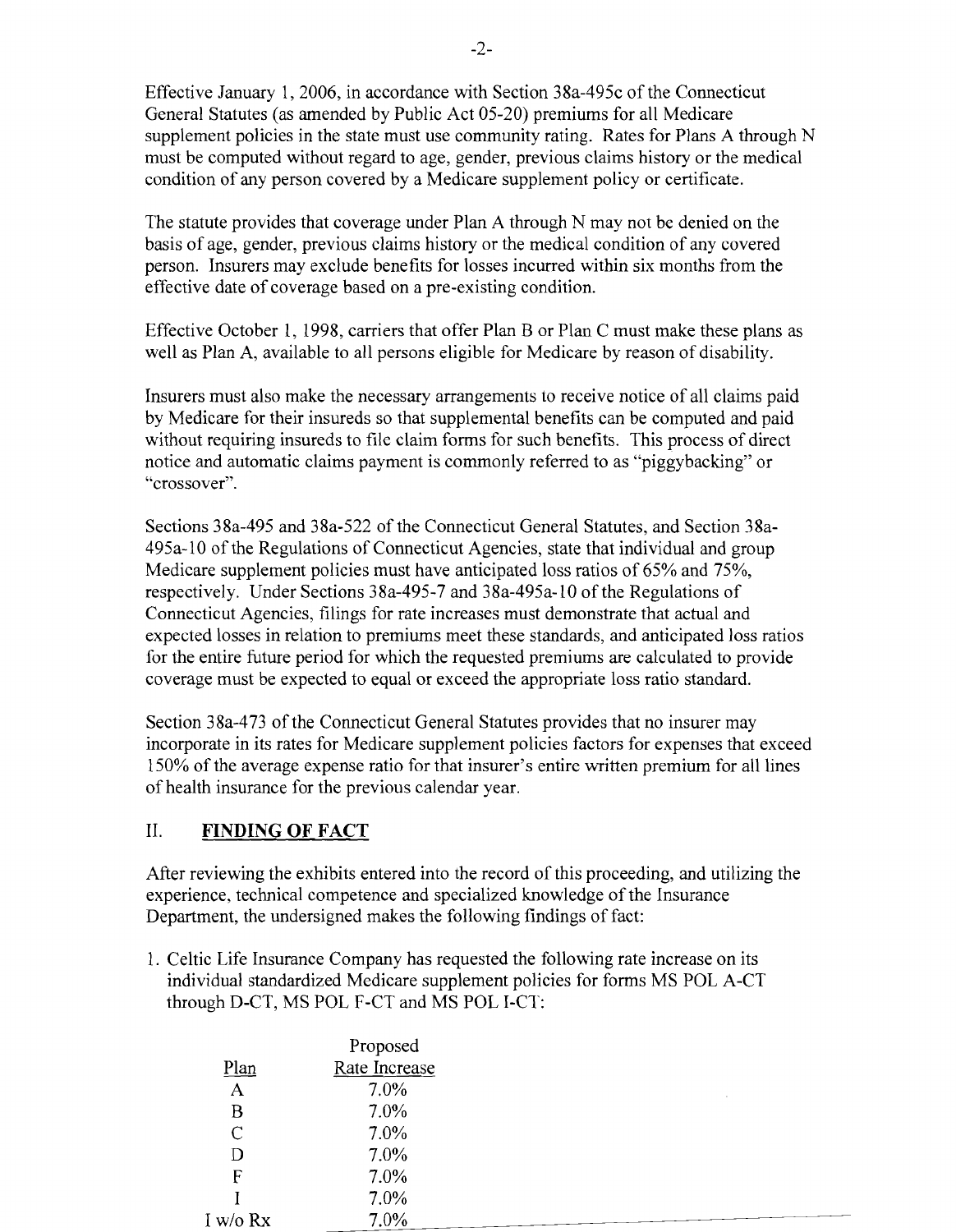2. Policy in-force counts as of 12/31/13 for Connecticut and nationwide, by Plan, are as follows:

| Plan           | Connecticut | Nationwide |
|----------------|-------------|------------|
| $\mathbf{A}$   |             | 35         |
| B              |             | 85         |
| $\overline{C}$ |             | 1,472      |
| D              | 31          | 86         |
| F              | 35          | 1,210      |
|                | 2           | 51         |
| I w/o Rx       |             | 186        |
| Total          | 77          | 3,125      |

- 3. The last rate change approved, effective 8/1/05, was 7% for all Plans except Plan I with Rx, which was 25.0% effective 8/1/02, and there's never been an increase for Plan I without Rx.
- 4. These forms are no longer marketed.
- 5. The proposed rates are expected to satisfy the Connecticut statutory loss ratio of 65% required of individual Medicare supplement forms.
- 6. Celtic Life has demonstrated that their expense factor is in compliance with section 38a-473, C.G.S.
- 7. Celtic Life has conformed to subsection (e) of section 38a-495c, C.G.S. regarding the automatic claims processing requirement.
- 8. Below are the incurred loss ratios for 2012 and 2013 as well as inception-to-date for Connecticut:

| 2012  | 2013   | Inception |
|-------|--------|-----------|
| 46.6% | 57.9%  | 194.4%    |
| n/a   | n/a    | 97.7%     |
| 34.4% | 28.1%  | 87.7%     |
| 36.7% | 36.5%  | 85.1%     |
| 53.9% | 54.8%  | 68.8%     |
| 93.7% | 158.9% | 64.5%     |
| 30.2% | 21.6%  | 104.7%    |
| 46.9% | 49.0%  | 83.0%     |
|       |        |           |

9. Below are the incurred loss ratios for 2012 and 2013 as well as inception-to-date on a nationwide basis:

| Plan         | 2012  | 2013  | Inception |
|--------------|-------|-------|-----------|
| $\mathbf{A}$ | 52.2% | 61.6% | 101.8%    |
| B            | 71.8% | 56.4% | 74.5%     |
| C            | 77.6% | 71.8% | 80.0%     |
| D            | 69.3% | 79.3% | 79.3%     |
| F            | 61.2% | 62.1% | 65.8%     |
| I with Rx    | 50.9% | 51.3% | 70.7%     |
|              |       |       |           |